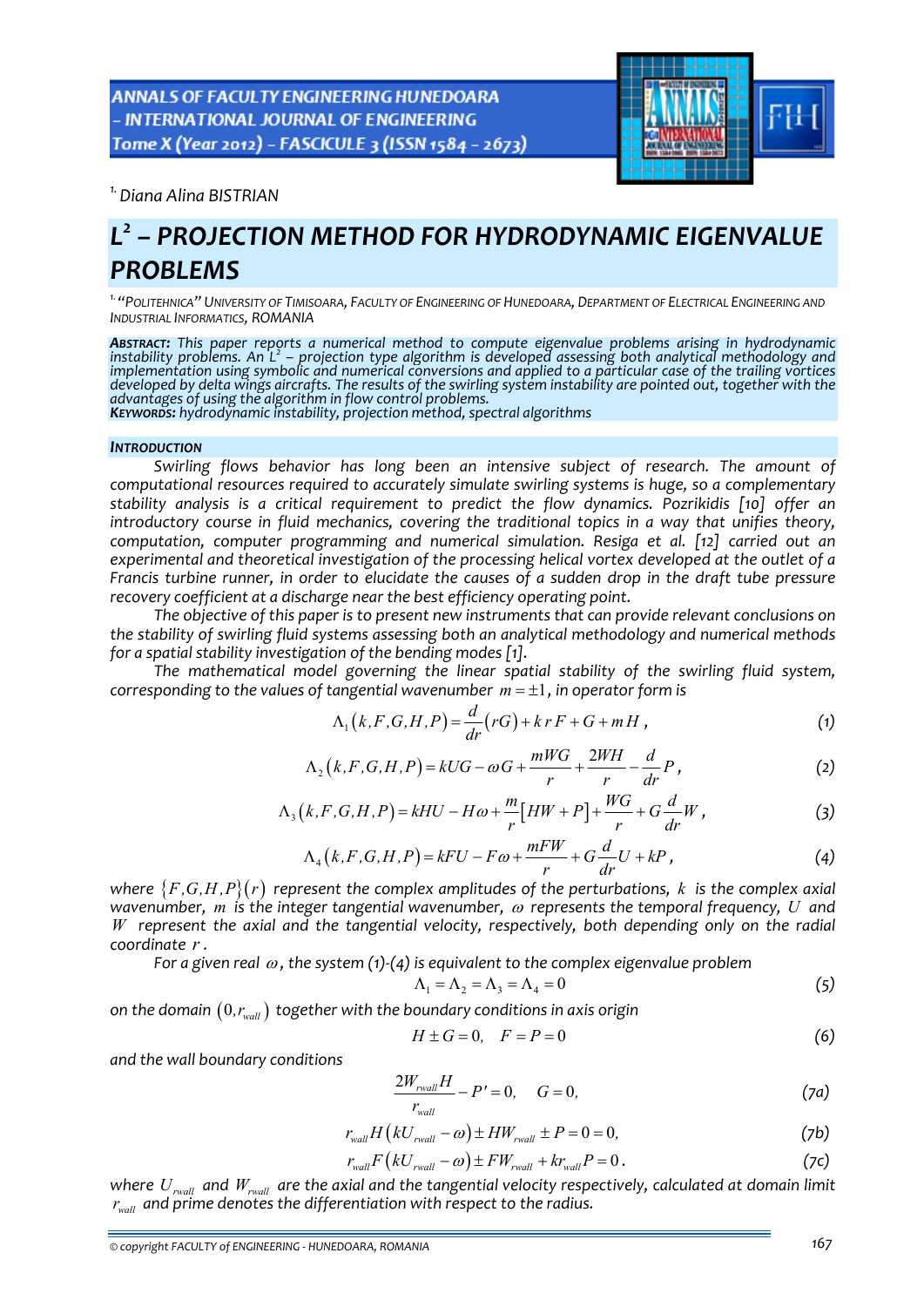*The hydrodynamic stability model developed in the forthcoming sections of this paper involves spectral differentiation operators derived by means of shifted orthogonal expansions of the*  $L^2$  – projection method with operator scheme. The sophisticated boundary conditions motivated the *use of this method, suitable for non‐periodic problems with complicated boundary conditions.*

*Dongara [6] used the Chebyshev tau method to examine in detail a variety of eigenvalue problems arising in hydrodynamic stability studies, particularly those of Orr‐Sommerfeld type. The orthogonality of Chebyshev functions was used by Bourne [4] to rewrite the differential equations as a generalized eigenvalue problem, assembling a very efficient projection based technique.* 

*The classical approaches imply a transformation of the physical domain onto the standard interval for the definition of the Chebyshev polynomials. For the approach presented in this paper, instead of using classical Chebyshev polynomials, we used shifted Chebyshev polynomials, directly defined on the physical domain of the problem, preserving the orthogonality properties detailed in Section 2.1. The numerical algorithm was developed to work automatically for any number of expansion terms, using symbolic and numeric conversions, the implementation technique being detailed in Section 2.2. In* Section 3 the algorithm is validated upon the model of a trailing vortex. An error analysis is performed in *Section 4 and the algorithm is efficiently improved by a numerical procedure for eliminating the spurious eigenvalues form the hydrodynamic spectra. The main results of the paper are summarized in Section 5.*

### *L2 – PROJECTION ALGORITHM FOR BENDING MODES – Methodology*

*Following [4] the eigenvalue problem is transformed into a system of linear equations describing the hydrodynamic context for the cases*  $m = \pm 1$ .

*The difference between the classical tau method and the modified version proposed here is given by the selected spaces involved in the approximation process. An appropriate solution is sought in the truncated Chebyshev series form* 

$$
(F, G, H, P) = \sum_{k=1}^{N} (f_k, g_k, h_k, p_k) \cdot T_k^*,
$$
 (8)

 $\mathcal{F}_{k}, \mathcal{G}_{k}, h_{k}, p_{k}, k=1..N$  the sets of expansions coefficients to be found. The tau method is an *algorithm implying in the first step expanding the residual function as a series of shifted Chebyshev polynomials.*

*Since the range* [ ] 0 *wall , r is more convenient to use than the standard definition interval of classical Chebyshev polinomials*  $\left[-1, 1\right]$  *to discretize our hydrodynamic stability problem, where*  $\left.r_{\rm wal}$ *represents the radial distance to the wall of the computational domain, we map the independent variable*  $r \in [0, r_{wall}]$  *to the variable*  $\xi \in [-1, 1]$  *by the linear transformation* 

$$
\xi = 2rr_{\text{wall}}^{-1} - 1 \quad \Leftrightarrow \quad r = r_{\text{wall}} \left( \xi + 1 \right) 2^{-1} . \tag{9}
$$

The shifted Chebyshev polynomials of the first kind  $T_n^*(r)$  of degree  $n-1$  in r on  $[0, r_{wall}]$  are *given by*

$$
T_n^*(r) = T_n(\xi) = T_n(2rr_{wall}^{-1} - 1).
$$
 (10)

*The shifted Chebyshev class is orthogonal in the Hilbert space*  $L_w^2(0, r_{wall})$ , *weighted by*  $w(r)\!=\!\left(\!1\!-\!\left(\!2rr_{\tiny wall}^{-1}\!-\!1\right)\!\right)^{\!-1/2-1}$  . They have the next orthogonality properties

$$
(T_n^*, T_m^*)_{w} = 0 \quad , \quad n \neq m \,, \quad n, \ m = 1..N \,, \tag{11}
$$

$$
\left(T_n^*, T_n^*\right)_w = r_{wall} \frac{\pi}{\lambda}, \quad \lambda = \begin{cases} 2 & \text{if } n = 1 \\ 4 & \text{if } n = 2..N \end{cases}
$$
 (12)

 $w$ ith respect to the inner product  $(u,v)$ 0 *wall r*  $(u,v)_w = \int w u v dr$ .

*The differential model is reduced to a finite dimensional algebraic system in the expansion coefficients only by imposing the condition that each equation of the system to be orthogonal with* respect to the inner product  $\left(\Lambda_i, T_j^*\right)_w$ ,  $i=1..4$ ,  $j=0,..,N-2$  in the Hilbert space  $L^2_w\left(0, r_{\textit{wall}}\right)$ . We *obtain a set of* 4 2 ( ) *N* − *linear equations. The eight remaining equations are provided by the boundary conditions applied as side constraints.*

*Introducing the notations* 

$$
I_{ijkl}^U = \left( r^k (U^l)^{(d)} T_i^*, T_j^* \right)_w, \quad I_{ijkl}^W = \left( r^k (W^l)^{(d)} T_i^*, T_j^* \right)_w
$$
\n(13)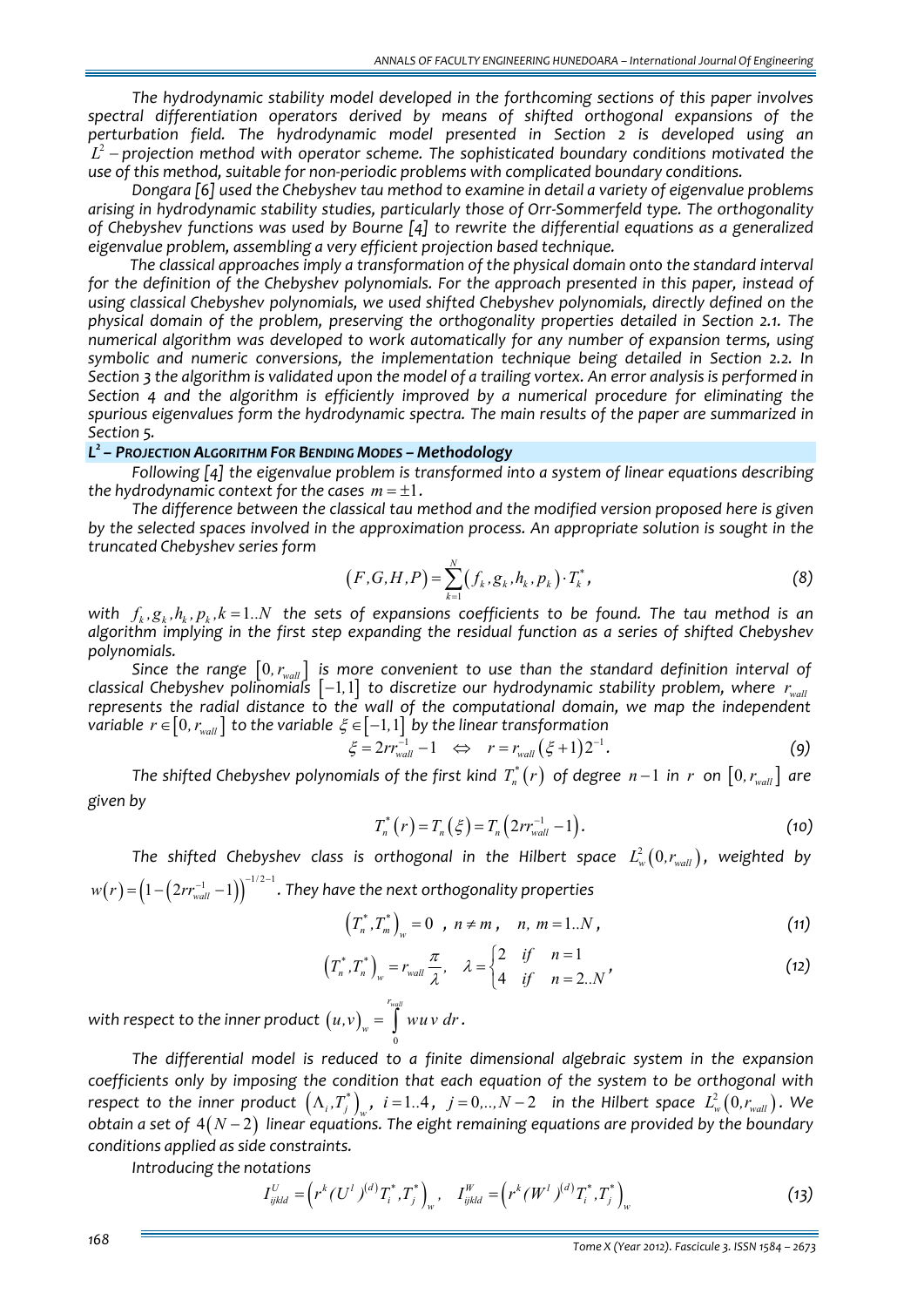*with*  $(d)$  *the derivation order, the first truncated*  $4(N-2)$  *equations of the hydrodynamic stability model become*

$$
k\sum_{j=1}^{N}\left(f_{j}I_{ij100}^{U}\right)+g_{i}r_{wall}c+g_{2}\frac{2}{r_{wall}}I_{i1100}^{U}+\sum_{\substack{j=3\\j\,odd}}^{N}g_{j}\frac{2(j-1)}{r_{wall}}\left[\sum_{\substack{r=j-1\\j\,even}}^{2}2I_{ir100}^{U}\right]+\n+\sum_{\substack{j=4\\j\,even}}^{N}g_{k}\frac{2(j-1)}{r_{wall}}\left[\sum_{\substack{r=j-1\\j\,odd}}^{2}\left(2I_{ir100}^{U}\right)+I_{i1100}^{U}\right]+mh_{i}r_{wall}c=0,
$$
\n(14)

$$
k\sum_{j=1}^{N}g_{j}I_{ij010}^{U} - \omega g_{i}r_{wall}c + m\sum_{j=1}^{N}g_{j}I_{ij-110}^{W} + 2\sum_{j=1}^{N}h_{j}I_{ij-110}^{W} - p_{2}\frac{2}{r_{wall}}A_{i1} - \sum_{j=3}^{N}p_{j}\frac{2(j-1)}{r_{wall}}\left[\sum_{r=j-1}^{2}2A_{ir}\right] - \sum_{j=4}^{N}p_{j}\frac{2(j-1)}{r_{wall}}\left[\sum_{r=j-1}^{2}(2A_{ir}) + A_{i1}\right] = 0,
$$
\n(15)

$$
k\sum_{j=1}^{N} h_j I_{ij110}^U - \omega \sum_{j=1}^{N} h_j I_{ij100}^U + m \sum_{j=1}^{N} h_j I_{ij010}^W + \cdot m p_i r_{wall}^U + \sum_{j=1}^{N} g_j \left( I_{ij010}^W + I_{ij111}^W \right) = 0,
$$
\n(16)

$$
k\left(\sum_{j=1}^{N} f_j I_{ij010}^U + p_i r_{wall}^{\prime} c\right) - \omega f_i r_{wall}^{\prime} c + m \sum_{j=1}^{N} f_j I_{ij-110}^W + \sum_{j=1}^{N} g_j I_{ij011}^U = 0,
$$
\n(17)

*for*  $i = 1..N - 2$ , where the number *c* being defined as  $c = \begin{cases} \pi/2, & i = 1 \end{cases}$ 4,  $i = 2..N - 2$  $c = \begin{cases} \pi/2, & i = 1 \\ \pi/4, & i = 2..N \end{cases}$ π  $=\begin{cases} \pi/2, & i=1 \ \pi/4, & i=2..N-2 \end{cases}$  and  $A \in M_{N-2}$  is square  $(N-2) \times (N-2)$  *matrix, with*  $A_{11} = r_{wall} \pi/2$ ,  $A_{mm} = r_{wall} \pi/4$ ,  $m = 2..N-2$ ,  $A_{mn} = 0$ ,  $m \neq n$ . Similarly, we *translate the boundary conditions in linear equations that complete the system.* 

*For the case m* = ±1 *that we investigate here, the boundary conditions provide the seven equations set:* 

$$
\sum_{1}^{N}(-1)^{k+1}g_{k} \pm \sum_{1}^{N}(-1)^{k+1}h_{k} = 0, \qquad (18)
$$

$$
\sum_{1}^{N}(-1)^{k+1}f_{k}=\sum_{1}^{N}(-1)^{k+1}p_{k}=0,
$$
\n(19)

$$
\sum_{1}^{N} g_k = 0, \t\t(20)
$$

$$
k\sum_{1}^{N}f_{k}+\frac{1}{r_{wall}}\sum_{1}^{N}h_{k}=0,
$$
\n(21)

$$
\frac{-2W_{wall}}{r_{wall}}\sum_{1}^{N}h_{k}+p_{2}\frac{2}{r_{wall}}+\sum_{\substack{k\text{ odd}\\k\text{ odd}}}\frac{2(k-1)}{r_{wall}}\left[\sum_{\substack{r=k-1\\k\text{ even}}}\frac{2}{r}\right]+\sum_{\substack{k\text{ odd}\\k\text{ even}}}\frac{2(k-1)}{r_{wall}}\left[\sum_{\substack{r=k-1\\k\text{ odd}}}\frac{2}{r}\right]=0,
$$
 (22)

$$
kU_{wall} \sum_{1}^{N} h_{k} + \left(\frac{\pm W_{wall}}{r_{wall}} - \omega\right) \sum_{1}^{N} h_{k} \pm \frac{1}{r_{wall}} \sum_{1}^{N} p_{k} = 0, \qquad (23)
$$

$$
k\bigg(U_{wall}\sum_{1}^{N}f_{k}+\sum_{1}^{N}p_{k}\bigg)+\bigg(\frac{\pm W_{wall}}{r_{wall}}-\omega\bigg)\sum_{1}^{N}f_{k}=0.
$$
 (24)

*For this case, the additional relation in obtained from the second equation of the mathematical model (2), <code>taking</code> the inner product*  $\left(\Lambda _2,T_{N-1}^{*}\right)_{\!{w}}$ 

*The eigenvalue problem is written as a system of 4N equations with the matrix formulation*  $kM_{k}$ <sub>s</sub> =  $M\overline{s}$ ,  $\overline{s} = (\overline{f}, \overline{g}, \overline{h}, \overline{p})$ , with  $\overline{*} = (*_{1}, ..., *_{N})$ ,  $\overline{*} = f, g, h, p$ .

*The method has the obvious advantage that the highest degree of the Chebyshev polynomials multiplying the residual in the method inner‐product is only N* − 2 *.*

#### *IMPLEMENTATION TECHNIQUE USING SYMBOLIC AND NUMERIC CONVERSIONS*

*The recurrence relation for*  $T_n^*$  *has the form* 

$$
T_n^*(r) = 2\left(2rr_{wall}^{-1} - 1\right) \cdot T_{n-1}^*(r) - T_{n-2}^*(r), n = 3, 4, \dots \tag{25}
$$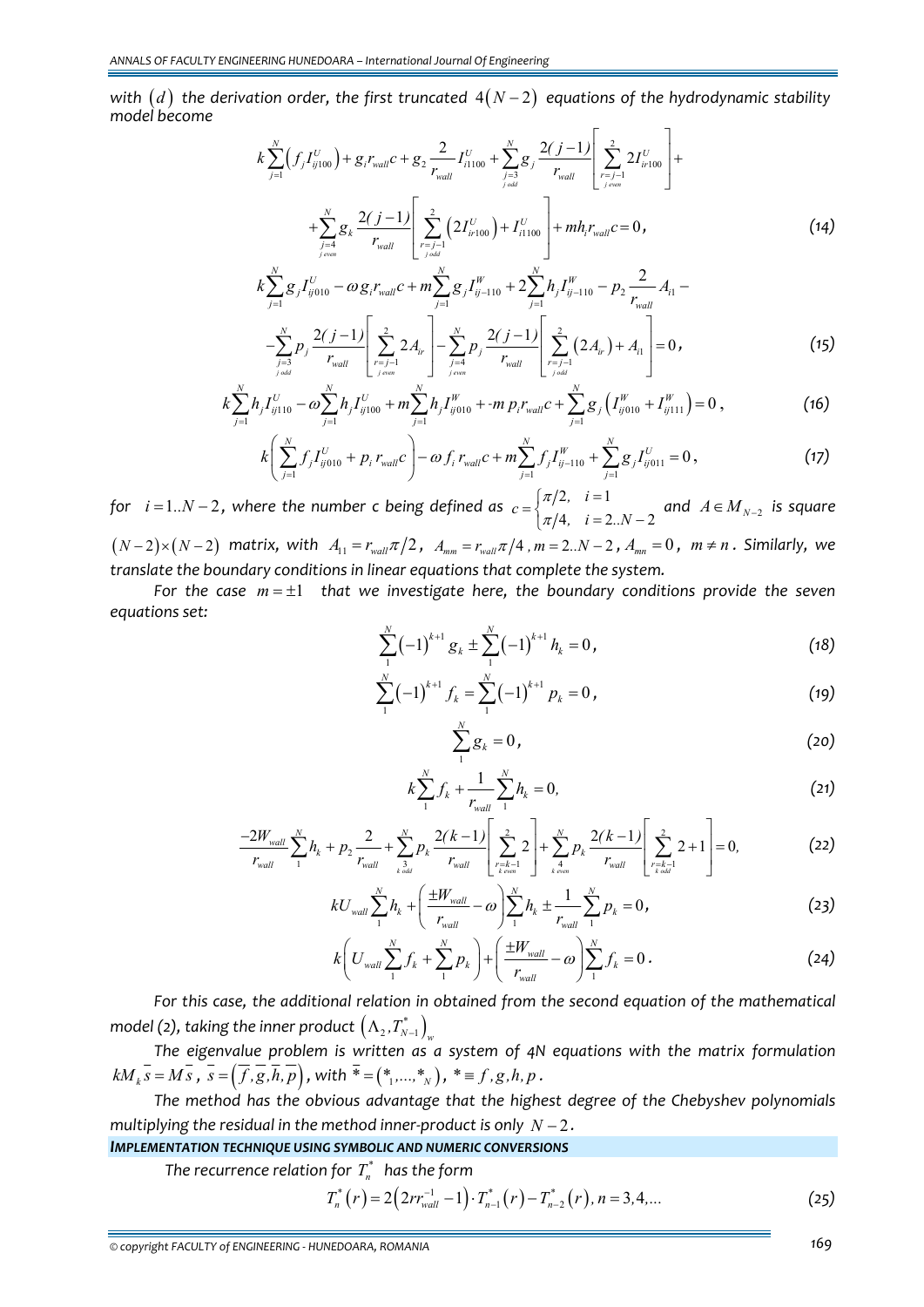*in* which the initial conditions are  $T_1^*\left(r\right)$  = 1,  $T_2^*\left(r\right)$  =  $\frac{2r}{\epsilon}$  – 1 *wall*  $T_1^*(r) = 1, T_2^*(r) = \frac{2r}{r_{wall}} - 1$ . The use of *a* recurrence relation *significantly increases the elapsed time to generate the shifted Chebyshev polynomials. To improve the*

*performance of the numerical algorithm, we introduce in our code the equivalent polynomial relation*

$$
T_n^*\left(r\right) = \frac{1}{2} \left[ \left( \tilde{r} + \sqrt{\left(\tilde{r}\right)^2 - 1} \right)^{n-1} + \left( \tilde{r} - \sqrt{\left(\tilde{r}\right)^2 - 1} \right)^{n-1} \right], \quad \tilde{r} = 2rr_{wall}^{-1} - 1 \tag{26}
$$

 $t$ o  $a$ utomatically  $a$ enerate the shifted Chebyshev polynomials  $\left\{T_n^*\left(\xi\right)\right\}_{n\geq1}$  on  $\left[0,r_{\textit{wall}}\right]$ .

*A* modified Chebyshev-Gauss grid  $\Xi = \left(\xi_j\right)_{1 \leq i \leq N}$  in  $[-1,1]$  was constructed

$$
\xi_{j+1} = \cos\left(\pi + \frac{j\pi}{N-1}\right), \xi_{j+1} \in [-1,1], j = 0..N-1,
$$
\n(27)

*mapped into the physical range of our problem by the simple linear transformation*  $r_i = r_{wall} (\xi_i + 1) / 2, i = 1..N$ .

*The collocation nodes clustered near the boundaries diminishing the negative effects of the Runge phenomenon [5]. Another aspect is that the convergence of the interpolation function on the clustered grid towards unknown solution is extremely fast. The numerical algorithm was developed to work automatically for any number of expansion terms, using the routines of a high level language such*  $Matlab.$ 

*Using the sym2string [15] function the symbolic integrands are converted into a Matlab equation strings.*

*The symbol @(x) is concatenated to the integrands by using the Matlab strcat [16] procedure and the integrals are delivered as Matlab functions by eval [17] function.* 

*The integrals are evaluated on the physical domain* [0*, rwall*] *using quad [18] Matlab function that numerically evaluates the integrals using an recursive adaptive Simpson quadrature.*

We list in Appendix the code sequences for generating the inner products  $I^U_{ijkld}$  .

*The generalized eigenvalue problem was solved during numerical simulations by an Arnoldi type algorithm implemented in the sptarn [19] Matlab's procedure.* 

*The application returns an acceptably accurate approximation of the spectrum and relevant information on perturbation amplitudes for stable or unstable modes, the maximum amplitude of the most unstable mode and the critical distance where the perturbation is the most amplified.*

#### *NUMERICAL RESULTS OF THE INSTABILITY INVESTIGATION*

*The basic flow under consideration for the validation of the proposed methods is the Batchelor* vortex case or the q-vortex  $[2]$  that trails on the tip of each delta wing of the airplanes. The properties *of the Batchelor vortex were pointed out in [9] using a shooting method. In order to compare our results with the ones from [9] numerical evaluations of the axial wavenumber k of the most amplified perturbed wave, obtained for various values of the spectral parameter N. In Table 1 these values are*

*presented in comparison with the ones from Olendradru et al. [9] and the ones obtained using the collocation POD (Proper Orthogonal Decomposition) method in our previous investigation [3]. The numerical results obtained by collocation are better, however, the projection method allowed us to investigate the hydrodynamic models with sophisticated boundary conditions. The figure 1 illustrate the behavior*

| Table 1. Comparative results of the most amplified spatial wave |
|-----------------------------------------------------------------|
| of the Batchelor-vortex:                                        |

|                        | $\alpha_{\text{c}}$ $\alpha_{\text{c}}$ $\alpha_{\text{c}}$ $\alpha_{\text{c}}$ $\alpha_{\text{c}}$ $\alpha_{\text{c}}$ $\alpha_{\text{c}}$ $\alpha_{\text{c}}$ $\alpha_{\text{c}}$ $\alpha_{\text{c}}$ $\alpha_{\text{c}}$ $\alpha_{\text{c}}$ $\alpha_{\text{c}}$ $\alpha_{\text{c}}$ $\alpha_{\text{c}}$ $\alpha_{\text{c}}$ $\alpha_{\text{c}}$ $\alpha_{\text{c}}$ $\alpha_{\text{c}}$ $\alpha_{\text{c}}$ |
|------------------------|-----------------------------------------------------------------------------------------------------------------------------------------------------------------------------------------------------------------------------------------------------------------------------------------------------------------------------------------------------------------------------------------------------------------|
| $m=1$                  | $m=-1$                                                                                                                                                                                                                                                                                                                                                                                                          |
| Shooting method [9]    |                                                                                                                                                                                                                                                                                                                                                                                                                 |
| $k_{cr} = (0.6, 0)$    | $k_{cr} = (0.454, -1.276)$                                                                                                                                                                                                                                                                                                                                                                                      |
|                        | POD collocation [3]                                                                                                                                                                                                                                                                                                                                                                                             |
| $k_{cr} = (0.5611, 0)$ | $k_{cr} = (0.76146, -0.33722)$                                                                                                                                                                                                                                                                                                                                                                                  |
|                        | $L^2$ – Projection method                                                                                                                                                                                                                                                                                                                                                                                       |
| $k_{cr} = (0.49, 0)$   | $k_{cr} = (0.57, -1.358)$                                                                                                                                                                                                                                                                                                                                                                                       |

*eigenvalue with largest imaginary part*  $k_{cr} = (k_r, k_i)$  *.* 

*of the perturbation amplitudes for bending modes, computed with the critical axial wavenumbers listed in Table 1, in comparison with the results obtained in [9].* 

*Following Tadmor [13], when differencing analytic functions using Chebyshev pseudospectral methods, the error committed is expected to decay to zero at an exponential rate. The convergence behavior of the algorithm with respect to the number of expansion terms is shown in Table 2 in comparison with ones obtained using the radial boundary adapted technique in our previous investigations [3].*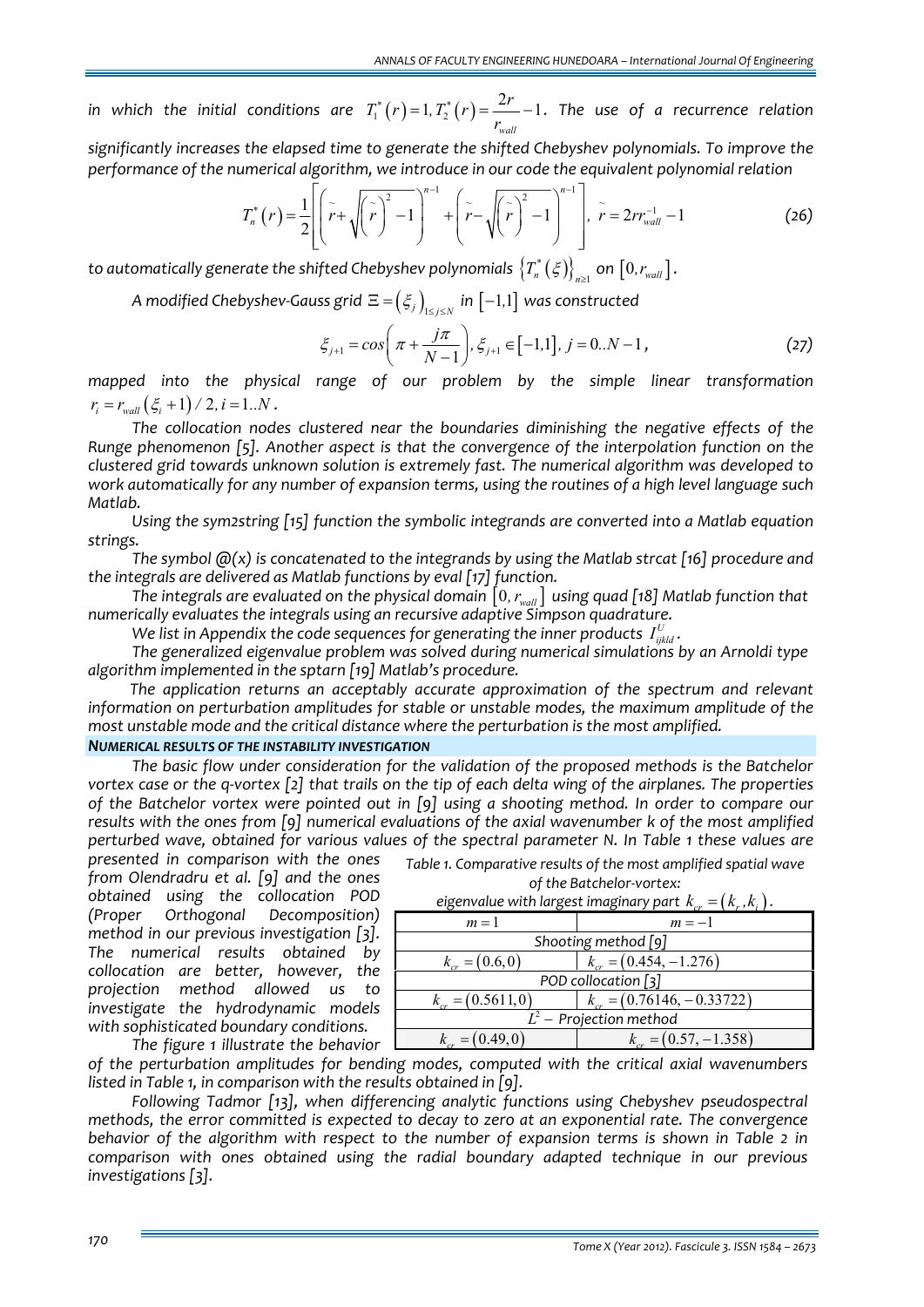

*Figure 1. Absolute values of eigenfunction amplitudes computed at: a)*  $m = 1$ ,  $a = 0$ ,  $q = 0.7$ ,  $\omega = 0.0425$ ,  $k_{cr} = (0.49, 0)$  using  $N = 7$  expansion terms.

*b*)  $m = -1$ ,  $a = -1.268$ ,  $q = 0.6$ ,  $\omega = -0.78$ ,  $k_{\alpha} = (0.57, -1.358)$  *using*  $N = 8$  *expansion terms.* 

*Clearly the numerical computation costs were less expansive in the projection method approach since the number of terms in the approximations was significantly reduced. In fact, in comparison with the boundary adapted collocation method this number was more than twenty times reduced. In consequence, with a reduced by far computational time, we can obtain accurate results in an acceptable agreement with existing ones.*

### *ERROR ANALYSIS AND ELIMINATING THE SPURIOUS EIGENVALUES*

*Although the projection method is a very efficient technique, the inclusion of the boundary conditions as equations in the system of the*

| Table 2. Comparison of the convergence behavior |
|-------------------------------------------------|
| of the algorithm assessing POD collocation      |
| method and $L^2$ - projection method            |

|                     | p. o.ccc.occoa                           |
|---------------------|------------------------------------------|
| N                   | Axial wavenumber $k_{cr}$                |
| POD collocation [3] |                                          |
| 50                  | 0.683678763452345-0.314534285467895i     |
| 110                 | 0.761672356543287 - 0.324782356487634i   |
| 130                 | 0.763782346791254 - 0.328723914726345i   |
| 165                 | 0.761466589641356 - 0.337228396511943i   |
| $L^2$ - Projection  |                                          |
| 5                   | 0.325249174525684-1.084625097561478i     |
| 6                   | 0.491576258945131-1.184214359658741i     |
| 7                   | $0.551854623988265 - 1.371519652384657i$ |
| 8                   | $0.570546235874152 - 1.358152468512479i$ |

*generalized eigenvalue problem have been observed to be one cause of spurious eigenvalues.*

*The spurious eigenvalues, which are not always easy to identify, may lead one to a false conclusion regarding the stability of the fluid system, thus the elimination of them is of great importance. These are values returned by the algorithm which do not satisfy the eigenvalue problem. The spurious eigenvalues problems have been the attention of much study recently. Gardner et al. [7]* and McFadden et al. [8] describe the tau methods to avoid spurious eigenvalues and in Dongara [6] the *occurrence of the spurious eigenvalues is assessed in application to the Benard convection problem.*

*We implement in our numerical procedure a code sequence that identifies if an eigenvalue of the spectra is spurious or not. First the algorithm provides the entire spectra, then calculates the residual vector of the eigenvalue problem*

$$
E^k = k \cdot \overline{T} \cdot \overline{v} - \Psi \cdot \overline{v}, \quad \overline{v} = (\overline{f}, \overline{g}, \overline{h}, \overline{p})^T
$$
 (28)

*with* 

$$
\left(\overline{f},\overline{g},\overline{h},\overline{p}\right)^{T}=\left(\left\{f_{k}\right\}_{k=1}^{N},\left\{g_{k}\right\}_{k=1}^{N},\left\{h_{k}\right\}_{k=1}^{N},\left\{p_{k}\right\}_{k=1}^{N}\right)^{T}
$$
(29)

*for each eigenvalue of the spectra.*



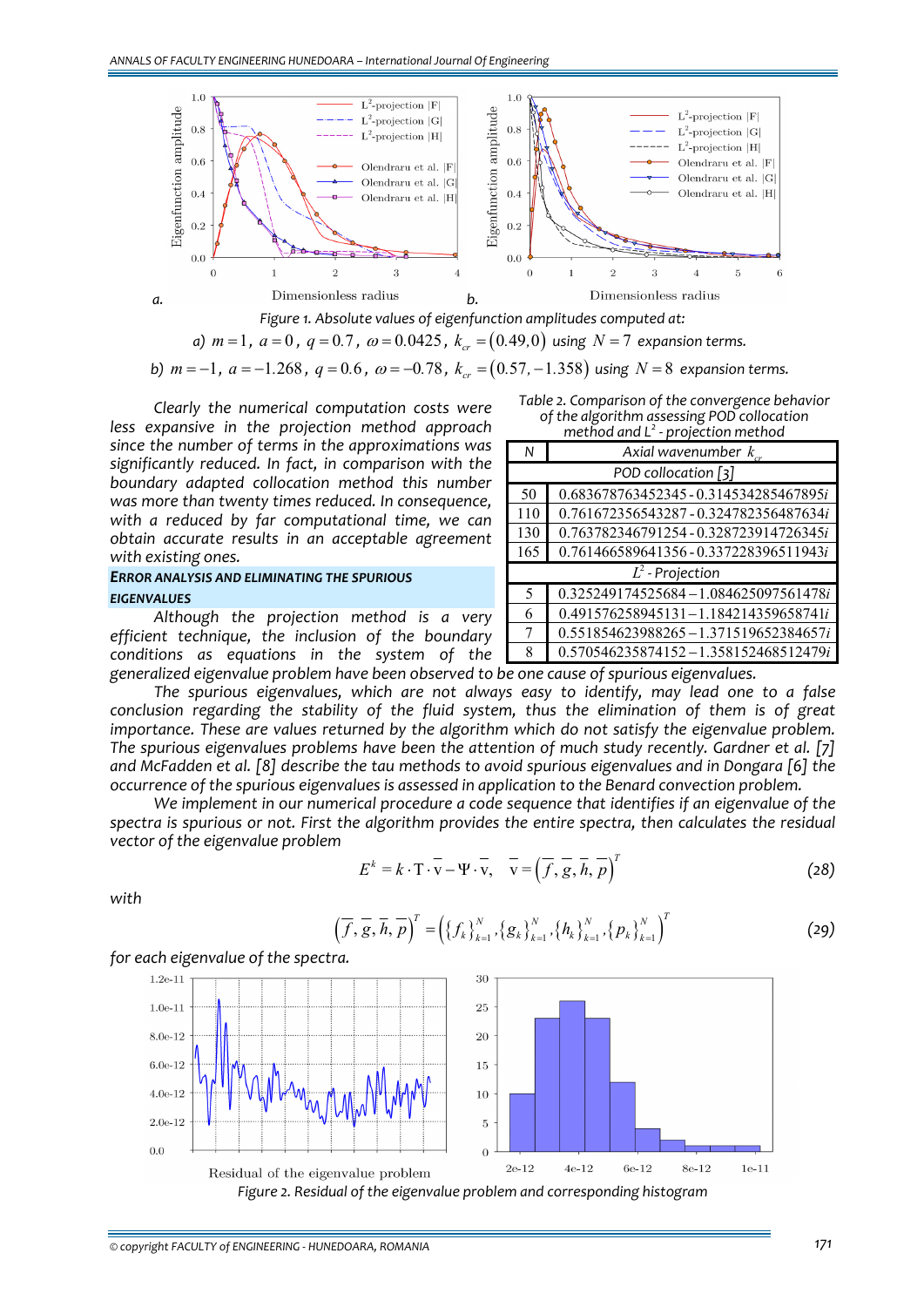*A true value* of *k must satisfy the eigenvalue problem.* We *evaluate the*  $L^2$  *norm* of *the vector with respect to a given tolerance* <sup>ε</sup> *. If the condition*

$$
\left(\sum abs\left(E^{k}\right)^{2}\right)^{1/2} > \varepsilon
$$
\n(30)

*holds, the eigenvalue k is declared spurious and discarded form the spectra. Figure 2 presents the residual of the eigenvalue problem, solved using the QZ algorithm implemented in the high level computing platform Matlab and the corresponding histogram. APPENDIX*

```
Table 3. The function policevs m generates symbolically the n^{th} Chebyshev polynomial defined on domain [0, r_{wall}].
```

```
function Tc1 = policevs(N1,rmax1)
              syms x N rmax
              Tc1=((2.*x./rmax‐1+sqrt((2.*x./rmax‐1).^2‐1)).^(N‐1) +...
                  (2.*x./rmax‐1‐sqrt((2.*x./rmax‐1).^2‐1)).^(N‐1))./2;  
                  Tc2=subs(Tc1,N,N1);           %replace N by N1
                  Tc1=subs(Tc2,rmax,rmax1);     %replace rmax by rmax1
Examples:  
>> policevs(1,3)
         ans = 1
>> policevs(2,3)
         ans = 2/3*x‐1
>> policevs(3,3)
         ans = 1/2*(2/3*x‐1+((2/3*x‐1)^2‐1)^(1/2))^2+1/2*(2/3*x‐1‐((2/3*x‐1)^2‐1)^(1/2))^2
>> policevs(4,3)
         ans = 1/2*(2/3*x‐1+((2/3*x‐1)^2‐1)^(1/2))^3+1/2*(2/3*x‐1‐((2/3*x‐1)^2‐1)^(1/2))^3
>> policevs(5,3)
         ans = 1/2*(2/3*x‐1+((2/3*x‐1)^2‐1)^(1/2))^4+1/2*(2/3*x‐1‐((2/3*x‐1)^2‐1)^(1/2))^4
                               Table 4. Functions to generate symbolically the integrands
              Integrals: U(r) \cdot T_n^*(r) \cdot T_m^*(r) \cdot W(r)function Tmn=produsJ(M1,N1,rmax,q)
              syms x
                    Tx=policevs(N1,rmax);Ty=policevs(M1,rmax);
                    W=1./sqrt(1‐(2.*x./rmax‐1).^2);
                    U=a+exp(‐(x.^2)) ;  
                    Tmn=U.*Tx.*Ty.*W;
              Integrals: r^{-1}W(r) \cdot T_n^*(r) \cdot T_m^*(r) \cdot W(r)function Tmn=produsK(M1,N1,rmax,q)
              syms x
                    Tx=policevs(N1,rmax);Ty=policevs(M1,rmax);
                    W=1./sqrt(1‐(2.*x./rmax‐1).^2);
                    Wsupr=q.*(1‐exp(‐(x.^2)))./(x.^2);  
                    Tmn=Wsupr.*Tx.*Ty.*W;
              Integrals: r \cdot U(r) \cdot T_n^*(r) \cdot T_m^*(r) \cdot w(r)function Tmn=produsL(M1,N1,rmax,q)
              syms x
                    Tx=policevs(N1,rmax);Ty=policevs(M1,rmax);
                    W=1./sqrt(1‐(2.*x./rmax‐1).^2);
                    rU=x.*(a+exp(‐(x.^2)));  
                    Tmn=rU.*Tx.*Ty.*W;
              Integrand: W(r) \cdot T_n^*(r) \cdot T_m^*(r) \cdot W(r)function Tmn=produsM(M1,N1,rmax,q)
              syms x
                    Tx=policevs(N1,rmax);Ty=policevs(M1,rmax);
                    W=1./sqrt(1‐(2.*x./rmax‐1).^2);
                    Ww=q.*(1‐exp(‐(x.^2)))./x;  
                    Tmn=Ww.*Tx.*Ty.*W;
```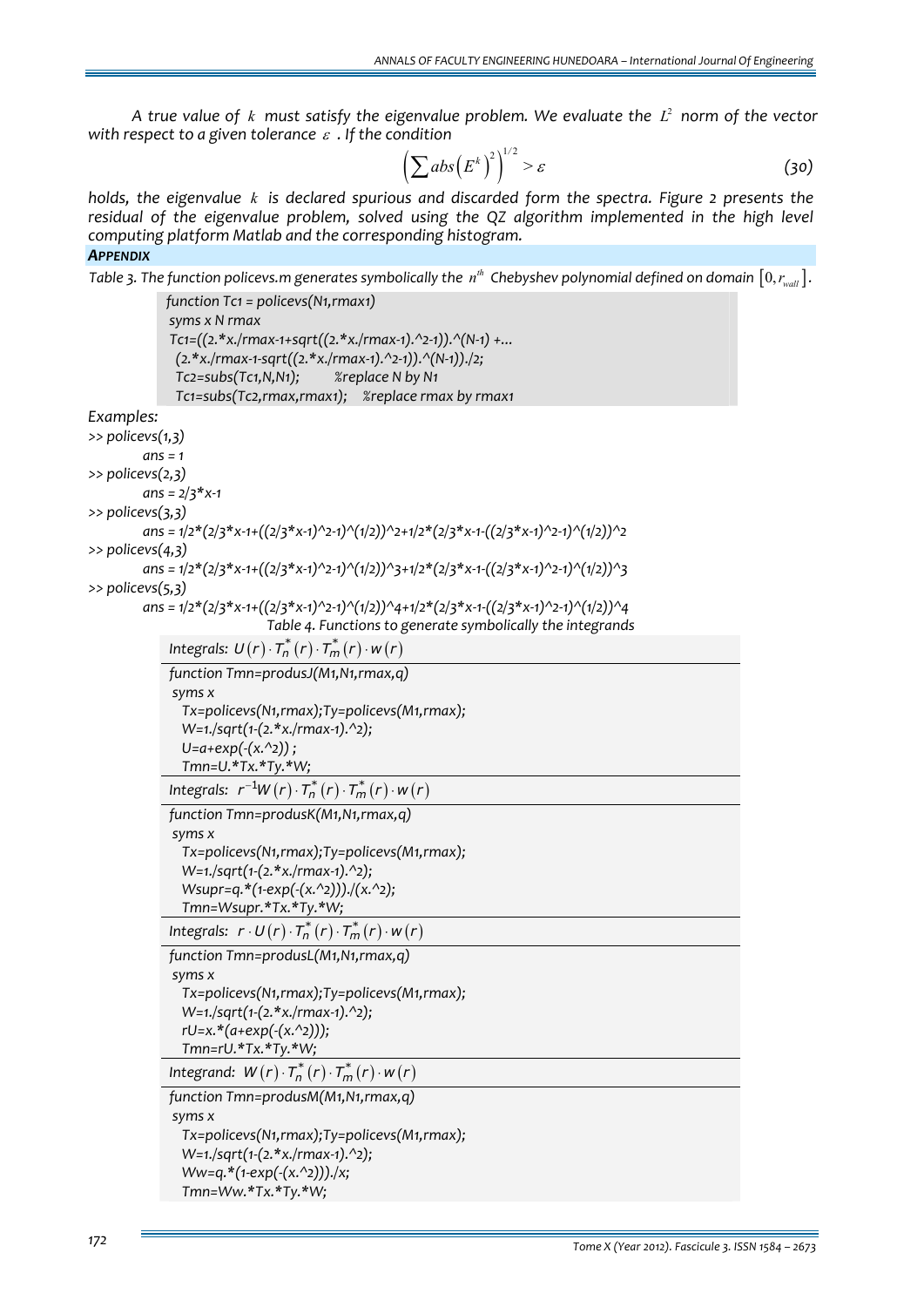$Integrals: \ r \cdot W^*(r) \cdot T_n^*(r) \cdot T_m^*(r) \cdot w(r)$ *function Tmn=produsO(M1,N1,rmax,q) syms x Tx=policevs(N1,rmax);Ty=policevs(M1,rmax); W=1./sqrt(1‐(2.\*x./rmax‐1).^2);rWder=x.\*(q.\*( 2.\*exp(‐(x.^2))+( exp(‐(x.^2))‐1 )./(x.^2) )); Tmn=rWder.\*Tx.\*Ty.\*W;*

 $I$ ntegrals:  $U^{\intercal}(r) \cdot \overline{I}_n^*(r) \cdot \overline{I}_m^*(r) \cdot w(r)$ 

*function Tmn=produsP(M1,N1,rmax,q) syms x Tx=policevs(N1,rmax);Ty=policevs(M1,rmax); W=1./sqrt(1‐(2.\*x./rmax‐1).^2); Uder=(‐2.\*x.\*exp(‐(x.^2)));*

 *Tmn=Uder.\*Tx.\*Ty.\*W;*

*The integrals* 

$$
I_{ij} = \int_{0}^{r_{wall}} r T_{i}^{*} T_{j}^{*} w dr
$$
\n
$$
J_{ij} = \int_{0}^{r_{wall}} U T_{i}^{*} T_{j}^{*} w dr
$$
\n
$$
K_{ij} = \int_{0}^{r_{wall}} \frac{W}{r} T_{i}^{*} T_{j}^{*} w dr
$$
\n
$$
L_{ij} = \int_{0}^{r_{wall}} r U T_{i}^{*} T_{j}^{*} w dr
$$
\n
$$
M_{ij} = \int_{0}^{r_{wall}} W T_{i}^{*} T_{j}^{*} w dr
$$
\n
$$
P_{ij} = \int_{0}^{r_{wall}} U' T_{i}^{*} T_{j}^{*} w dr
$$
\n
$$
P_{ij} = \int_{0}^{r_{wall}} U' T_{i}^{*} T_{j}^{*} w dr
$$

*are numerically evaluated by means of function integrala.m, given in Table 4.*

*Table 4. Function integrala.m. function valoareint = integrala(functie,lim1,lim2) tt=sym2str(functie); f=strcat('@(x)', tt); fn=eval(f); valoareint=quad(fn,lim1,lim2);*

*The results are retained in seven square*  $N \times N$  *matrices.* (see *Table 5*).

*Table 5. Sequence for construction of the evaluation matrices. I=zeros(N); J=zeros(N); K=zeros(N); L=zeros(N); M=zeros(N); O=zeros(N); P=zeros(N); for i=1:N for j=1:N I(i,j)=integrala(produsI(i,j,rmax),0,rmax); J(i,j)=integrala(produsJ(i,j,rmax,a),0,rmax); K(i,j)=integrala(produsK(i,j,rmax,q),0,rmax); L(i,j)=integrala(produsL(i,j,rmax,a),0,rmax);*

*M(i,j)=integrala(produsM(i,j,rmax,q),0,rmax);*

*O(i,j)=integrala(produsO(i,j,rmax,q),0,rmax);*

*P(i,j)=integrala(produsP(i,j,rmax),0,rmax);*

*end*

*end*

#### *CONCLUSIONS*

*This paper reports a numerical spectral approach based on shifted Chebyshev polynomials for numerically solving hydrodynamic eigenvalue problems with sophisticated boundary conditions. Numerical results showed that the use of this method improved the computational time and the obtained critical values of the eigenparameter involved are fairly accurate. The numerical results have been compared with other existing spatial investigations [3] and [9]. The collocation method proved to be more accurate, however the projection method was less expensive with respect to the numerical implementation costs, i.e. numerical results were obtained for a much smaller number of terms in the* discretization. The results are very useful not only from their numerical values point of view, but also for *their physical interpretation in fluid dynamics in flow control problems.*

# **REFERENCES**<br>[1.] Aleks

*[1.] Alekseenko, S.V., Kuibin, P.A., Okulov, V.L., Theory of concentrated vortices, Springer‐Verlag Berlin Heidelberg, 2007.*